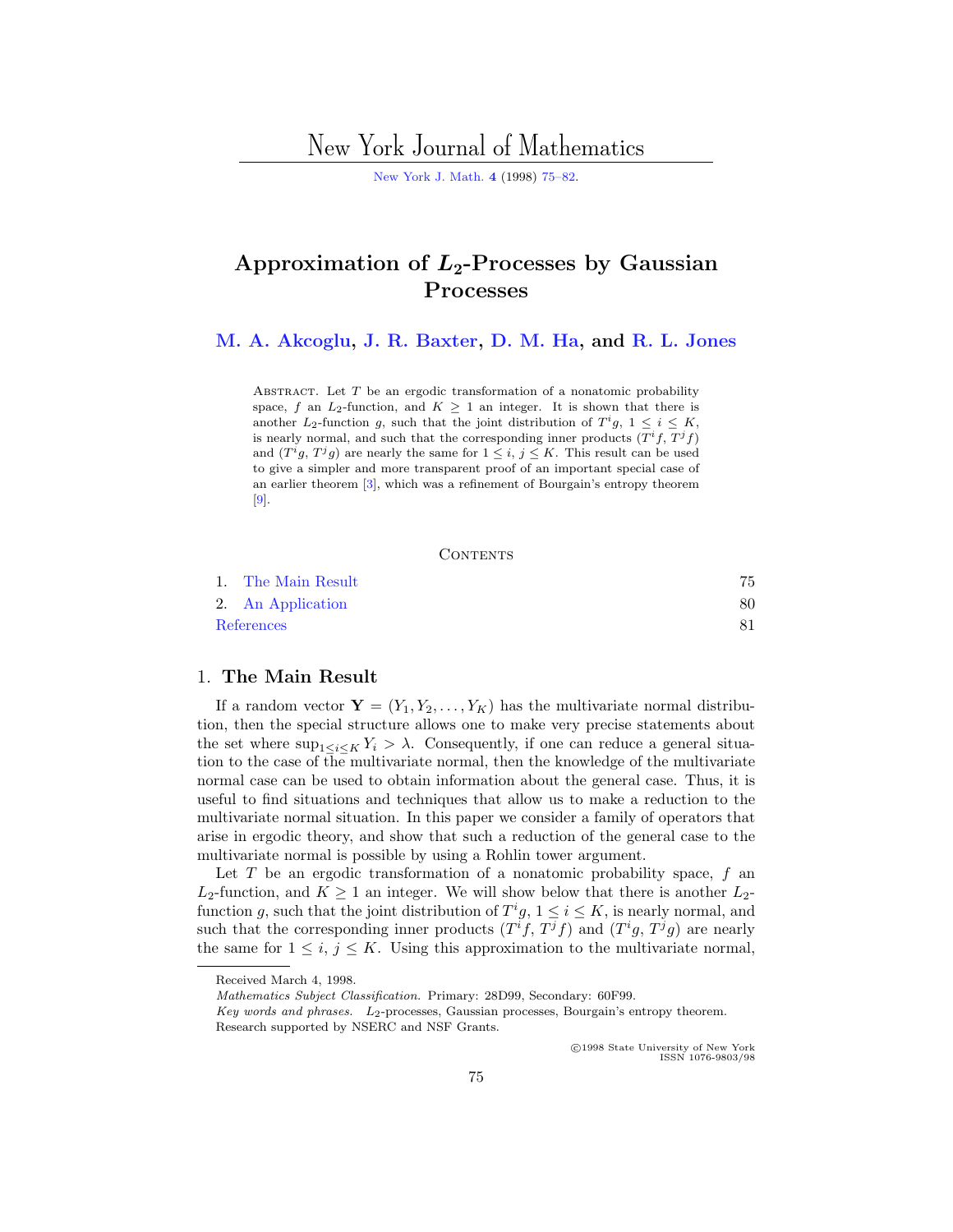<span id="page-1-0"></span>and its well understood properties, we will be able to obtain information about the sequence  $T^if, 1 \leq i \leq K$ .

The particular application we have in mind is Bourgain's celebrated entropy theorem  $[9]$  $[9]$ , which establishes a connection between the pointwise and  $L_2$  behaviors of sequences of  $L_2$  contractions  $T_n$ , applied to  $L_2$  functions. Such a connection does exist, of course, if  $f \in L_2$  is such that the joint distribution of  $T_i f$ ,  $1 \leq i \leq K$ , is normal for each  $K$ . In this case all pointwise relations between these functions are determined by the  $L_2$  behavior of the sequence  $T_n f$ . The extension of this connection from the normal case to the general case is carried out in an existential way in Bourgain's original proof, and also in the proof of a refined version of this theorem given in [\[3](#page-7-0)]. However, in many cases the passage from the normal case to the general case can be made constructively, in a simple and more transparent way, by approximating in the appropriate sense, the sequence  $T_i f$ , by a sequence with the multivariate normal distribution. Our main result, Theorem [1.6](#page-3-0) below, has been obtained with this application in mind. In Section [2](#page-5-0) we give a brief sketch of this application.

Let  $(X, \mathcal{F}, \mu)$  be a nonatomic probability space, T an ergodic transformation on X, f a function in  $L_2(\mu)$ , and  $K \geq 1$  an integer. We will show below (Theorem [1.6](#page-3-0)) that there exists another function  $g \in L_2(\mu)$ , such that the joint distribution of  $T^i g$ ,  $1 \leq i \leq K$ , is nearly normal, and such that the corresponding inner products  $(T<sup>i</sup>f, T<sup>j</sup>f)$  and  $(T<sup>i</sup>g, T<sup>j</sup>g)$  are nearly the same for  $1 \leq i, j \leq K$ . Theorem [1.6](#page-3-0) implies the following, stated formally as Corollary [1.11](#page-5-0) below. Let  $A_1, \ldots, A_K$  be  $K$  operators which are linear combinations of the iterates of  $T$ , or more generally are strong limits of such linear combinations. Then, given an  $f \in L_2$ , there is another  $g \in L_2$  such that the joint distribution of  $A_i g$ ,  $1 \leq i \leq K$ , is nearly normal, and such that the corresponding inner products  $(A_i f, A_j f)$  and  $(A_i g, A_j g)$  are nearly the same for  $1 \leq i, j \leq K$ .

A special case of the main result, where  $T$  is an irrational rotation of the circle, has been proved in [\[2](#page-6-0)]. The general result has been stated in [\[3\]](#page-7-0) without proof, observing that the special case in [[2\]](#page-6-0) would imply the general case with routine approximations, via Rohlin's Lemma. As the proof in [\[2](#page-6-0)] is rather involved in details, however, a generalization of it turns out to be very complicated, even though rather routine in principle. In the present note we give a very simple and short direct proof of the general result, using essentially only Rohlin's Lemma. This proof could have been made even shorter by replacing Lemmas [1.7](#page-4-0) and [1.8](#page-4-0) below by a reference to a general fact about Gauss processes. Indeed, the ergodicity of a Gauss process is equivalent to the continuity of its spectral measure (See, for example, pages 191 and 368 in [\[10](#page-7-0)]). This implies directly that a Gauss process can be approximated by an ergodic Gauss process, in the sense required for our proof. Lemmas [1.7](#page-4-0) and [1.8](#page-4-0) show that any  $L_2$ -process can be approximated, in the same sense, by an aperiodic  $L_2$ -process, which is enough for our purpose. To keep our presentation as elementary and self contained as possible, we give the simple proof of this fact.

**Notation 1.1.** By a space we mean a probability space and by a measure we mean a probability measure. All functions considered are measurable, either by assumption or construction. Let  $f_n$  and  $g_n$  be two finite or infinite sequences of real valued functions. Each sequence may be defined on a different space. These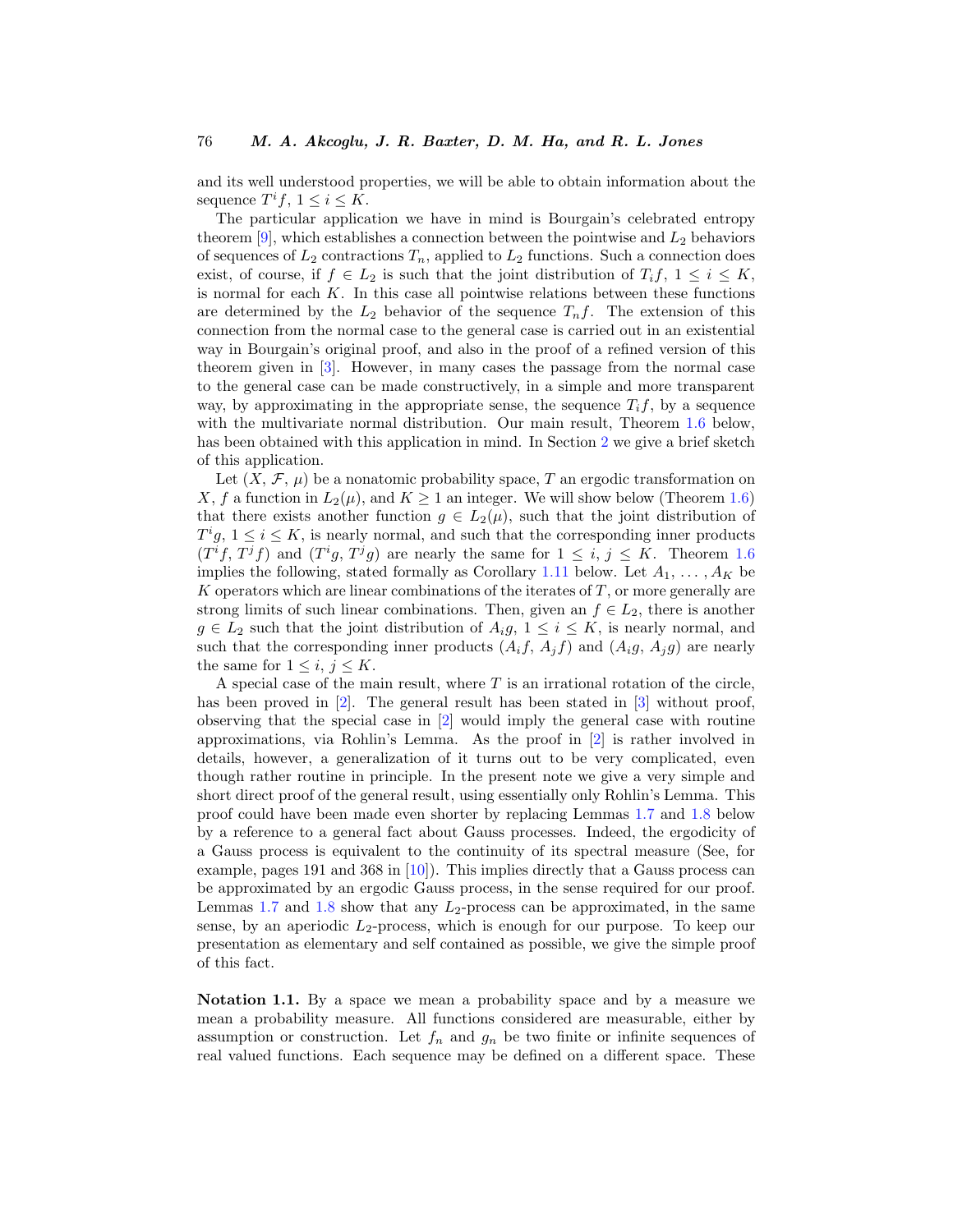sequences will be called isomorphic if the joint distributions of finite sets of functions from one sequence is the same as the corresponding distributions from the other sequence. A transformation T on a space  $X = (X, \mathcal{F}, \mu)$  is a measure preserving point transformation, not necessarily invertible. A transformation  $T$  on  $X$  induces a transformation of functions on  $X$ , denoted by the same letter and defined by  $(Tf)(x) = f(Tx)$  for  $x \in X$ , where f is a function on X. Since T is not assumed to be invertible, given  $g: X \to \mathsf{R}$ , there need not be (measurable)  $f: X \to \mathsf{R}$  such that  $T f = g$ . If g is measurable with respect to  $T^{-1} \mathcal{F}$ , however, then there is an f such that  $g = Tf$ . If  $T^i x \neq T^j x$  whenever  $i \neq j$ , for almost all x, then T is called aperiodic. By a process  $(T, f)$  we mean a transformation T together with a function  $f: X \to \mathsf{R}$ . We identify a process  $(T, f)$  by the corresponding sequence  $f_n = T^n f$ . For each integer  $K \geq 1$  a process induces a measure  $\xi = \xi_K$  on  $\mathsf{R}^K$ , as the distribution measure of the function  $(T^1f, \ldots, T^Kf) : X \to \mathbb{R}^K$ , which will be called the K-distribution measure of the process. Two processes  $(T, f)$  and  $(S, g)$ are called isomorphic if their K-distribution measures are the same for each  $K \geq 1$ ; or, equivalently, if the corresponding sequences  $T^n f$  and  $S^n g$  are isomorphic. If f is an  $L_2$  function, then  $(T, f)$  is called an  $L_2$ -process.

**Definition 1.2** ( $L_2$ -equivalence). Let  $f_n$  and  $g_n$  be two (finite or infinite) sequences of  $L_2$ -functions,  $n \geq 0$ . These sequences will be called  $L_2$ -equivalent if the corresponding inner products  $(f_i, f_j)$  and  $(g_i, g_j)$  are equal for all  $i, j \geq 0$ . Let  $(T, f)$ and  $(S, g)$  be two  $L_2$  processes, where the associated transformations may or may not be on the same space. Then  $(T, f)$  and  $(S, g)$  will be called  $L_2$ -equivalent if the corresponding sequences  $f_n = T^n f$  and  $g_n = S^n g$  are  $L_2$ -equivalent. A sequence of  $L_2$  functions is called a Gauss (or normal) sequence if the joint distribution of any finite subsequence is normal. A process  $(T, f)$  is called a Gauss process if the corresponding sequence  $f_n = T^n f$  is a Gauss sequence. Although the following lemma is well known we will recall the simple proof. In this lemma the uniqueness is understood to be up to an isomorphism, as defined in [1.1.](#page-1-0)

**Lemma 1.3.** Any  $L_2$  sequence is  $L_2$ -equivalent to a unique Gauss sequence. In particular, any  $L_2$  process is  $L_2$ -equivalent to a unique Gauss process.

**Proof.** Let  $\Omega = \mathbb{R}^Z$  be the shift space. Points in  $\Omega$  are denoted by  $\omega = (\omega_i)_{i \in \mathbb{Z}}$ , with coordinate functions  $\omega_i : \Omega \to \mathsf{R}$ . The shift transformation  $S : \Omega \to \Omega$  is defined as  $(S\omega)_i = \omega_{i-1}$ . If  $f_i$ ,  $1 \leq i \leq K$ , is a finite  $L_2$  sequence, then there is a unique Gauss measure on  $\mathsf{R}^K$  such that the inner product of the coordinate functions  $\omega_i$  and  $\omega_j$  with respect to this measure is equal to the corresponding inner product of  $f_i$  and  $f_j$ , for all  $1 \leq i, j \leq K$ . If  $f_n$  is an infinite sequence then the Gauss measures corresponding to finite segments are compatible and define a unique measure on  $\mathsf{R}^{\mathsf{N}}$ . If  $f_n = T^n f$ , then this measure on  $\mathsf{R}^{\mathsf{N}}$  is invariant under the restriction of the shift transformation to  $R^N$ , defined in an obvious way. Hence it has a unique extension to a shift invariant measure on  $\Omega$ . Then we see that  $(T, f)$ is L<sub>2</sub>-equivalent to the Gauss process  $(S^{-1}, \omega_0)$ . □

We will need two concepts of "closeness". In the first case, say that two sequences of functions are  $L^2$  close if their corresponding inner products are close. To be precise we give the following definition.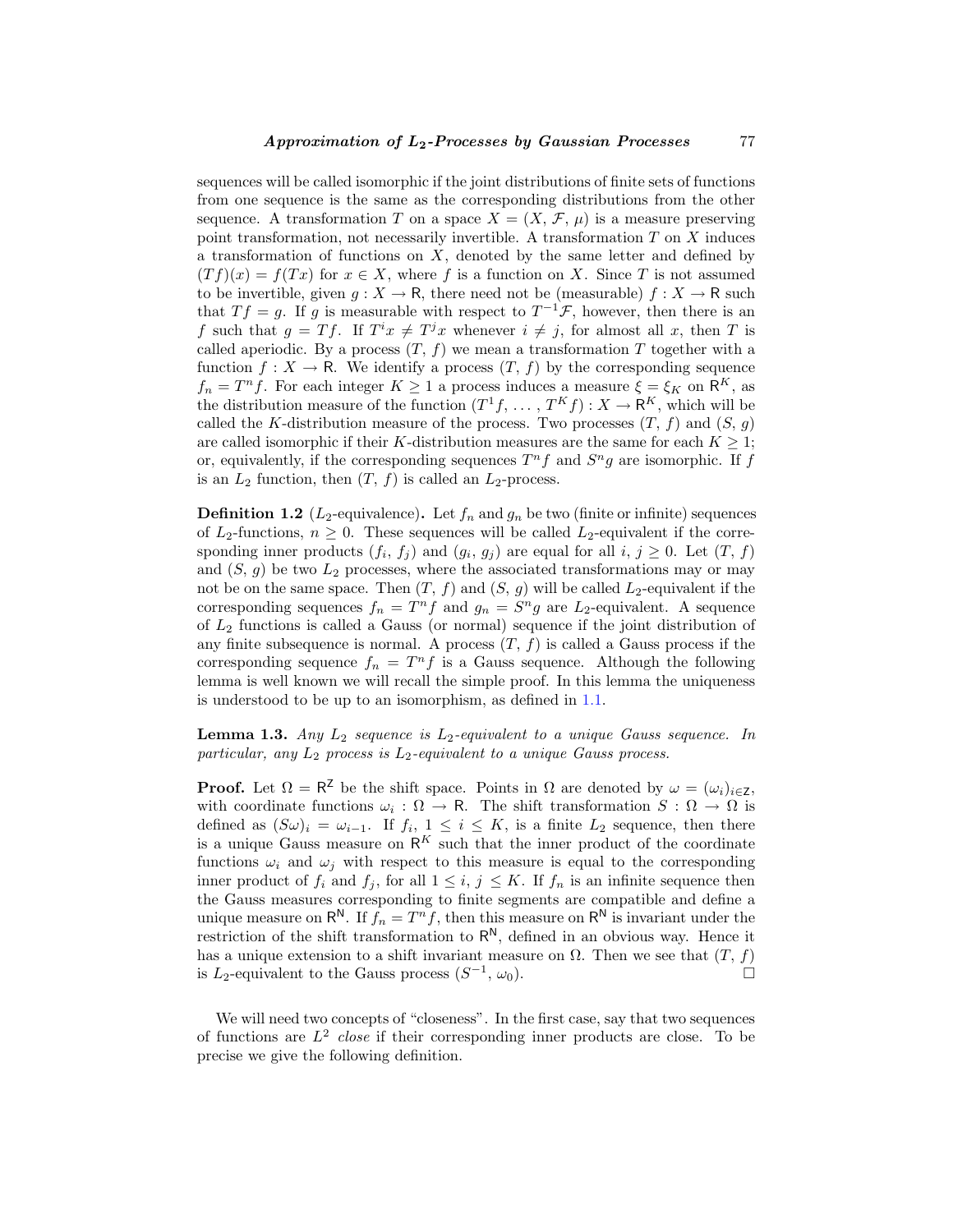<span id="page-3-0"></span>**Definition 1.4** (L<sub>2</sub>-closeness). Let  $K \geq 1$  be an integer and  $\varepsilon > 0$ . Two L<sub>2</sub> sequences  $f_n$  and  $g_n$  are called  $L_2$ -close within  $(K, \varepsilon)$  if

$$
|(f_i, f_j) - (g_i, g_j)| < \varepsilon
$$

for  $0 \le i, j \le K - 1$ . Two  $L_2$  processes  $(T, f)$  and  $(S, g)$  will be called  $L_2$ -close within  $(K, \varepsilon)$ , if the corresponding sequences  $f_n = T^n f$  and  $g_n = S^n g$  are  $L_2$ -close within  $(K, \varepsilon)$ .

We will also need a second measure of closeness. The idea is that two measures are weakly close if the results of integration against continuous functions are close. Two finite sequences of functions will be called weakly close if their distribution measures are weakly close. The formal definition is as follows.

**Definition 1.5** (Weak-closeness). Let  $K \geq 1$  and  $U \geq 1$  be integers,  $\varphi_1, \ldots, \varphi_U$ bounded continuous functions  $\mathsf{R}^K \to \mathsf{R}$ , and  $\varepsilon > 0$ . Two sequences of measurable functions  $f_n$  and  $g_n$ ,  $n \geq 0$ , will be called weakly close within  $(K, \varepsilon, \varphi_1, \ldots, \varphi_U)$ if

$$
\left|\int_{\mathsf{R}^K} \varphi_u d\xi - \int_{\mathsf{R}^K} \varphi_u d\eta\right| < \varepsilon
$$

for  $1 \le u \le U$ , where  $\xi$  and  $\eta$  denote the joint distribution measures of the R<sup>K</sup>valued functions  $(f_0, \ldots, f_{K-1})$  and  $(g_0, \ldots, g_{K-1})$ . To simplify the notation we will also say that these sequences are weakly close within  $(K, \varepsilon)$ , the choice of a finite number of bounded continuous functions  $R^K \to R$  being understood implicitly. Two processes  $(T, f)$  and  $(S, g)$  will be called weakly close within  $(K, \varepsilon)$ , if the corresponding sequences are weakly close within  $(K, \varepsilon)$ .

**Theorem 1.6.** Let T be an aperiodic transformation and  $f \in L_2(X)$ . Let  $(V, h)$ be the Gauss process which is  $L_2$ -equivalent to  $(T, f)$ . Let

$$
(K,\,\varepsilon)=(K,\,\varepsilon,\,\varphi_1,\,\ldots\,,\,\varphi_U)
$$

be as in the definition 1.5 of weak-closeness. Then there is a function  $q \in L_2(X)$ , such that  $(V, h)$  and  $(T, g)$  are both weakly and  $L_2$ -close within  $(K, \varepsilon)$ .

**Proof.** The passage from  $(V, h)$  to  $(T, g)$  will be accomplished in two steps, through an intermediary process  $(V', h')$ . These two passages will be justified by the Lem-mas [1.8](#page-4-0) and [1.9](#page-4-0) to be obtained below. In the first step, the Gauss process  $(V, h)$ is replaced by a process  $(V', h')$  such that V' is aperiodic and  $(V, h)$  and  $(V', h')$ are both weakly and  $L_2$ -close within  $(K, \varepsilon/2)$ . This step is justified by Lemma [1.8,](#page-4-0) which states that any  $L_2$ -process can be approximated by an aperiodic  $L_2$ -process, both in weak- and  $L_2$ -closeness sense. Next, we find an  $L_2$ -function g on X so that  $(V', h')$  and  $(T, g)$  are both weakly and  $L_2$ -close within  $(K, \varepsilon/2)$ . This step is justified by Lemma [1.9](#page-4-0), which is a consequence of Rohlin's Lemma for aperiodic transformations. It is clear that  $(V,h)$  and  $(T,g)$  are both weakly and  $L_2$ -close within  $(K, \varepsilon)$ .

We now give the details of these lemmas. In what follows

$$
(K,\,\varepsilon)=(K,\,\varepsilon,\,\varphi_1,\,\ldots\,,\,\varphi_U)
$$

is as specified before.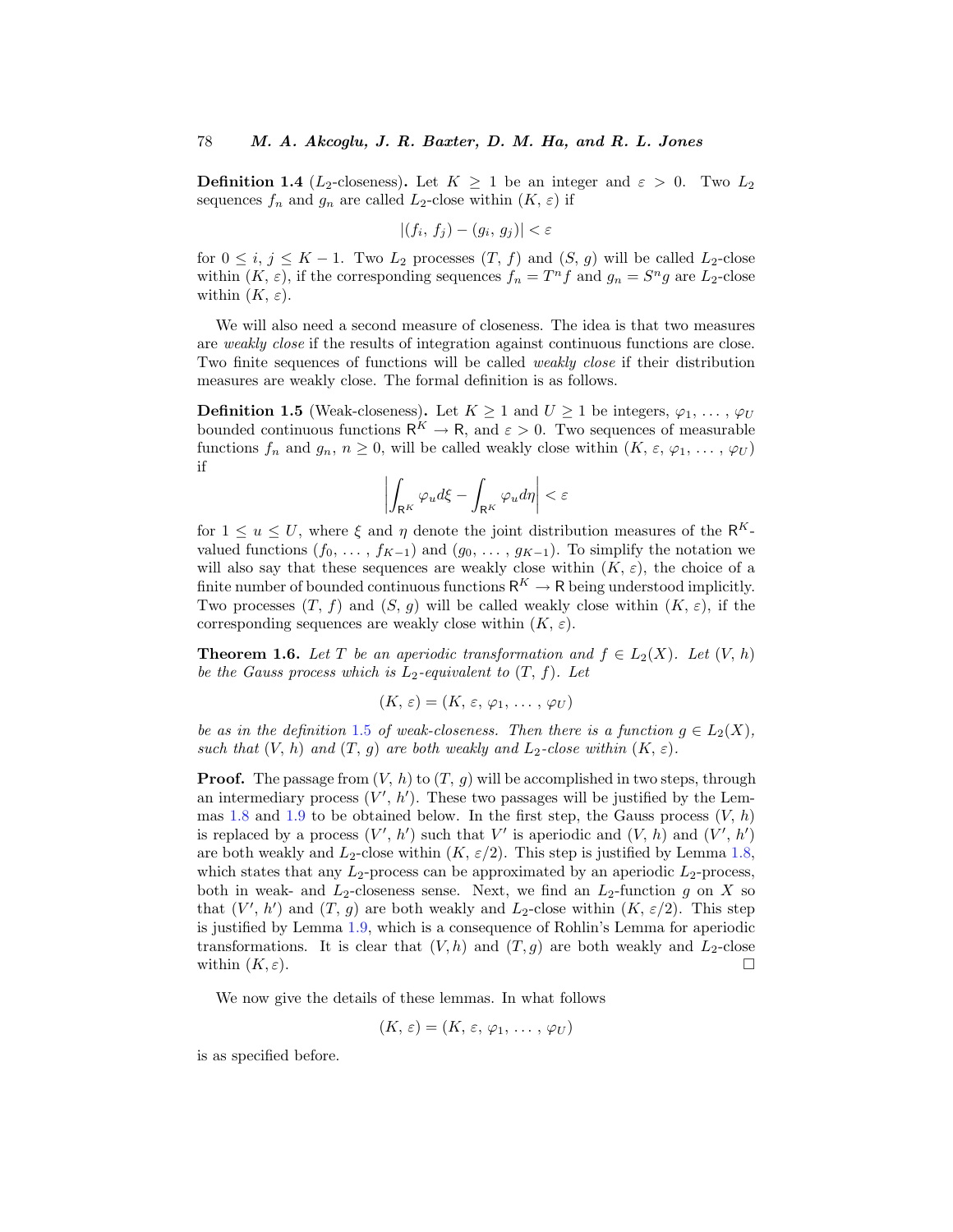<span id="page-4-0"></span>**Lemma 1.7.** Let  $X = [0, 1)$  be the unit circle with Lebesgue measure. Let  $\alpha_j$  be a sequence in X converging to  $\alpha$ , with the corresponding rotations  $T_j$  and T. Then, for any  $f \in L_2$ , and for sufficiently large j, the processes  $(T_j, f)$  and  $(T, f)$  are both weakly and  $L_2$ -close within  $(K, \varepsilon)$ .

**Proof.** For any fixed n the sequence  $T_j^n f$  converges to  $T^n f$  in  $L_2$  norm. Hence,  $(T_j, f)$  and  $(T, f)$  are  $L_2$ -close within  $(K, \varepsilon)$  for all sufficiently large j. Let  $Q_j$ :  $X \to \mathsf{R}^K$  be defined as

$$
Q_j(x) = (f(x), T_j f(x), \dots, T_j^{K-1} f(x))
$$

and let  $Q: X \to \mathsf{R}^K$  be the similar mapping defined in terms of T instead of  $T_j$ . We see that  $Q_i$  converges to Q in measure. This shows that  $(T_i, f)$  and  $(T, f)$  are also weakly close within  $(K, \varepsilon)$ , for all sufficiently large j.

**Lemma 1.8.** For any  $L_2$  process  $(T, f)$  there is an aperiodic process  $(S, g)$  such that these two processes are both weakly and  $L_2$ -close within  $(K, \varepsilon)$ .

**Proof.** If T is a periodic transformation of period n, then  $(T, f)$  is isomorphic (as defined in [1.1](#page-1-0)) to a process for which the underlying space is the unit circle and the transformation is the rotation by  $1/n$ . Approximating  $1/n$  by irrational numbers and applying the previous lemma, we see that in this case there is, in fact, an ergodic process  $(S, g)$  satisfying our requirements. In the general case, partition the underlying space X for T into the T-invariant sets  $X_1, X_2, \ldots, X_{\infty}$ , where, for  $1 \leq k < \infty$ ,  $X_k$  is the set of all  $x \in X$  such that  $T^k x = x$  but  $T^i x \neq x$  if  $1 \leq i < k$ , and  $X_{\infty} = X - \bigcup_{1 \leq k < \infty} X_k$ . The restriction of f to  $\bigcup_{N < n < \infty} X_n$  goes to zero both in  $L_1$  and  $L_2$  norms, as  $N \to \infty$ . Hence we will assume, without loss of generality, that f vanishes on  $\cup_{N \leq n \leq \infty} X_n$ , for some N. Change X to Y, by replacing each  $X_n$ by a circle  $Y_n$ , with the same measure as  $X_n$ , and leaving  $X_\infty = Y_\infty$  unchanged. Then  $(T, f)$  is isomorphic to a process  $(R, g)$ , where the restriction of R to Y<sub>n</sub> is the rotation by  $1/n$ , and the restriction to  $Y_{\infty}$  is equal to the restriction of T to  $X_{\infty}$ . Then the required aperiodic transformation S will be obtained by replacing each rotation by an irrational rotation. By choosing the rotation  $\alpha_n$  on  $Y_n$ , for  $1 \leq n \leq N$ , sufficiently close to  $1/n$ , we see that this process  $(S, g)$  satisfies our requirements.

**Lemma 1.9.** Let T and S be two aperiodic transformations on X and Y, respectively. Then, given an  $f \in L_2(X)$ , there is a  $g \in L_2(Y)$  such that  $(T, f)$  and  $(S, g)$ are both weakly and  $L_2$  close within  $(K, \varepsilon)$ .

**Proof.** We will show that, given any  $\delta > 0$  there is a function g, with the same distribution as f, and two sets  $X_0 \subset X$  and  $Y_0 \subset Y$ , with measures greater than 1 − 2δ, such that the joint distributions of  $(f, Tf, \ldots, T^{K-1}f)$  on  $X_0$  is the same as the joint distribution of  $(S^0g, \ldots, S^{K-1}g)$  on  $Y_0$ . This will complete the proof. In fact, note that all the functions we are considering,  $T<sup>i</sup>f$  and  $S<sup>j</sup>g$ , have the same distribution. Hence, if  $\delta$  is sufficiently small, we see that the processes  $(T, f)$  and  $(S, g)$  are both weakly and  $L_2$  close within  $(K, \varepsilon)$ .

To construct such a g, find a nonnegative integer R such that  $K/(R+1) < \delta$ . In what follows r ranges over the integers  $\{0, 1, \ldots, R\}$ . Use Rohlin's Lemma to find  $F \subset X$  and  $G \subset Y$ , with measures equal to  $(1 - \delta)/(R + 1)$ , such that both of the families of sets  $T^{-r}F$  and  $S^{-r}G$  are pairwise disjoint in their respective spaces.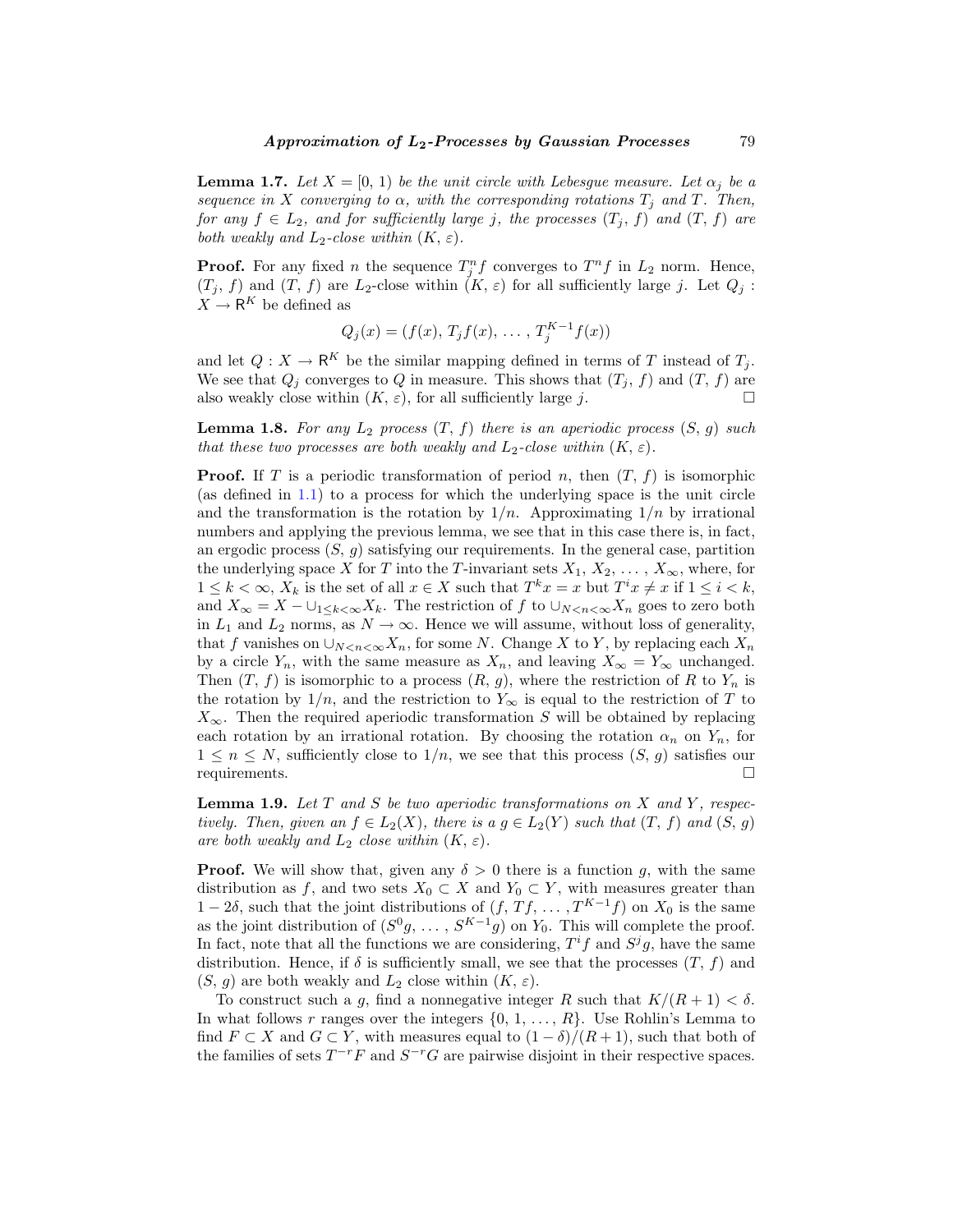<span id="page-5-0"></span>Let  $X_1 = \bigcup_{r=0}^{R} T^{-r} F$  and  $Y_1 = \bigcup_{r=0}^{R} S^{-r} G$ . Let  $B = T^{-R} F$  and  $C = S^{-R} G$ . Let  $f_r : B \to \mathbb{R}$  be the restriction of  $T^r f$  to B. If  $Y = (Y, \mathcal{G}, \nu)$ , note that  $C \in S^{-R}$  $\mathcal{G}$ . Consider C as a measure space with the restriction of  $\nu$  to  $C \cap S^{-R}$  $\mathcal{G}$ . Then C is a nonatomic measure space with the total measure equal to  $\mu(B)$ . Hence there are  $R + 1$  functions  $g_r : C \to \mathbb{R}$  with the same joint distribution as the functions  $f_r$ . Furthermore, since these functions are  $S^{-R}$  $\mathcal{G}$ -measurable, there are  $w_r : S^{-R+r}G \to \mathsf{R}$  such that  $S^r w_r = g_r$ . We then define g on  $Y_1$  as the function whose restriction to  $S^{-R+r}G$  is equal to  $w_r$ . Then g restricted to  $Y_1$  has the same distribution as f restricted to  $X_1$ . Define g on  $Y - Y_1$  in such a way that g and f have the same distributions. We then let  $X_0 = \bigcup_{r=K}^{R} T^{-r}F$  and  $Y_0 = \bigcup_{r=K}^{R} S^{-r}G$ and see that all the requirements are satisfied.  $\hfill \square$ 

**Notation 1.10.** Let T be a transformation. Let  $\mathcal{L} = \mathcal{L}(T)$  be the class of operators on functions that are linear combinations of the iterates of T. Let  $\mathcal{A} = \mathcal{A}(T)$  be the class of bounded  $L_2$  operators A for which the following is true. For each  $f \in L_2$ and for each  $\varepsilon > 0$  there is a  $B \in \mathcal{L}$  such that  $||Af - Bf||_2 < \varepsilon$ .

**Corollary 1.11.** Let T be an aperiodic transformation on a nonatomic probability space X. Let  $(K, \varepsilon, \varphi_1, \ldots, \varphi_U)$  be as in the definition of weak-closeness. Given K operators  $A_i$ ,  $1 \leq i \leq K$ , in A and  $f \in L_2(X)$ , let  $q_i$  be the Gauss sequence which is  $L_2$ -equivalent to the sequence  $A_i f$ . Then there is a  $g \in L_2(X)$ , such that the sequences  $q_i$  and  $A_i q$  are both weakly and  $L_2$ -close within  $(K, \varepsilon)$ .

**Proof.** We will assume that each  $A_i$  belongs to  $\mathcal{L}$ . This is not a loss of generality, since we can find  $B_i \in \mathcal{L}$  such that, if  $q'_i$  is the Gauss sequence which is  $L_2$ equivalent to the sequence  $B_i f$ , then the sequences  $q_i$  and  $q'_i$  are both weakly and  $L_2$ -close within  $(K, \varepsilon/2)$ . Hence we assume that each  $A_i$  is of the form  $A_i =$  $\sum_{j=0}^{N} \alpha_{ij} T^j$ ,  $1 \leq i \leq K$ , with real coefficients  $\alpha_{ij}$ . Let  $\psi : \mathsf{R}^{N+1} \to \mathsf{R}^K$  be defined as  $(\psi(x))_i = \sum_{j=0}^N \alpha_{ij} x_j$ , where  $1 \le i \le K$ ,  $0 \le j \le N$ , and  $x = (x_j) \in \mathbb{R}^{N+1}$ . Let  $M = \sum |\alpha_{ij}\alpha_{kl}|$ , where the summation is over  $1 \leq i, k \leq K$  and  $0 \leq j, l \leq N$ . Let  $(V, h)$  be the Gauss process which is  $L_2$ -equivalent to  $(T, f)$ . Use Theorem [1.6](#page-3-0) to find a  $g \in L_2(X)$  such that the processes  $(V, h)$  and  $(T, g)$  are both weakly and  $L_2$ -close within  $(N + 1, \varepsilon/M, \varphi_1 \circ \psi, \ldots, \varphi_U \circ \psi)$ . This g satisfies the required condition.  $\Box$ 

## 2. **An Application**

As mentioned at the beginning of this note, we will now apply Corollary 1.11 to give a simple proof of a result in  $[3]$  $[3]$ , in an important special case. The following two definitions, taken from  $[3]$  $[3]$ , give a type of  $L_2$  behaviour and a type of pointwise behaviour for a finite sequence of functions. The theorem to be proved establishes a connection between these behaviours.

**Definition 2.1** (δ-Spanning sequences). Let  $0 < \delta \leq 1$ . A sequence of  $L_2$  functions  $(f_1, \ldots, f_K)$  will be called a  $\delta$ -spanning sequence if  $||f_k||_2 \leq 1$  and  $||f_k Q_{k-1}f_k\|_2 \geq \delta$  for each  $k=1,\ldots,K$ , where  $Q_0=0$  and  $Q_k$  is the orthogonal projection on the subspace spanned by  $(f_1, \ldots, f_k)$ . Let  $(T_1, \ldots, T_K)$  be finitely many  $L_2$  operators and  $f$  be an  $L_2$  function. Then  $f$  is called a  $\delta$ -spanning function (for  $(T_1, \ldots, T_K)$ ) if  $||f||_2 = 1$  and if  $(T_1f, \ldots, T_Kf)$  is a  $\delta$ -spanning sequence.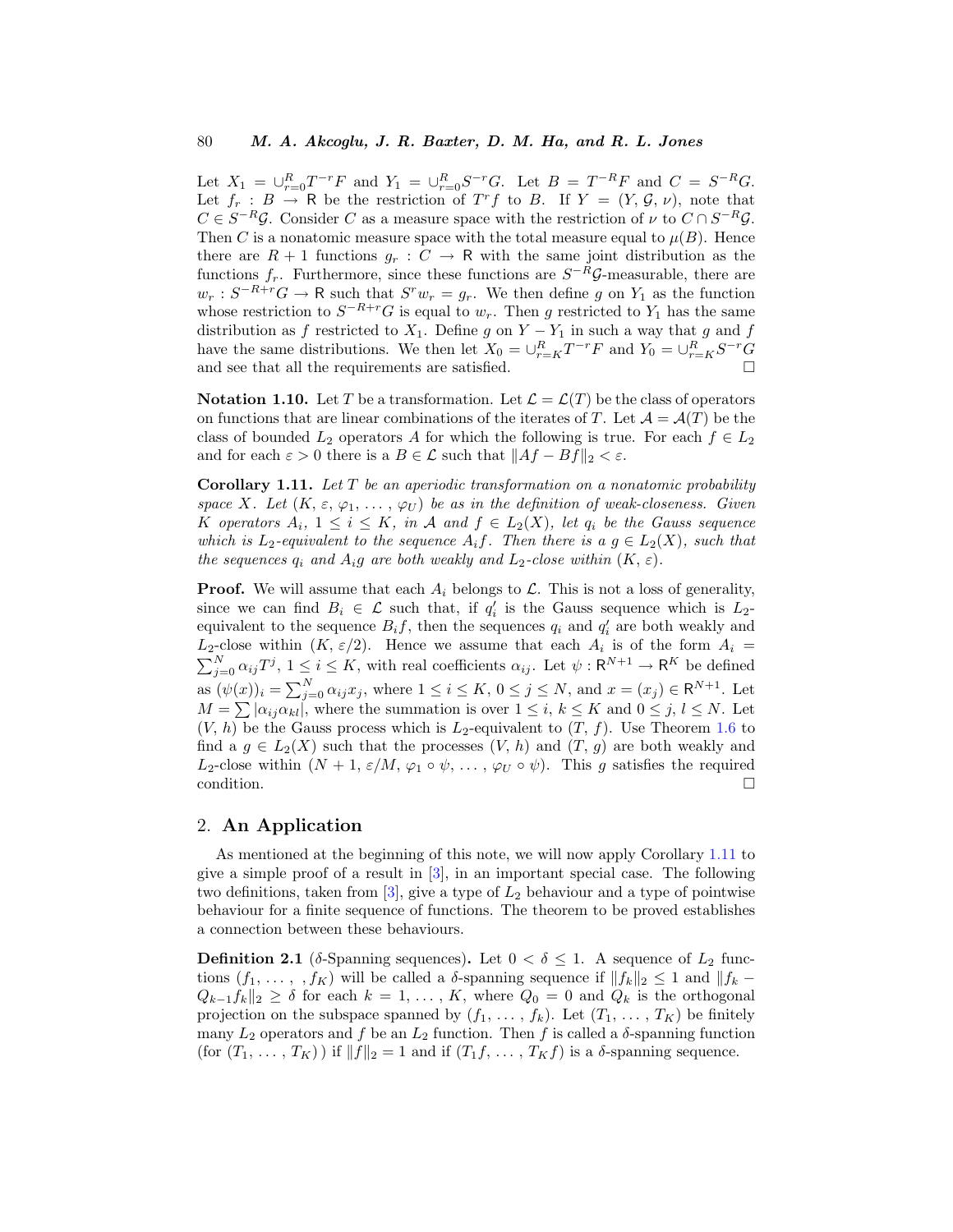<span id="page-6-0"></span>**Definition 2.2** ( $(\delta, \varepsilon)$ -sweeping). Let  $0 < \varepsilon < \delta \leq 1$ . A sequence of functions  $(h_1, \ldots, h_K)$  will be called a  $(\delta, \varepsilon)$ -sweeping sequence if  $||h_k||_1 < \varepsilon$  for each  $k =$  $1, \ldots, K$ , and if  $\max_{1 \leq k \leq K} |h_k| > \delta - \varepsilon$  on a set of measure greater than  $1 \varepsilon$ . Let  $(T_1, \ldots, T_K)$  be finitely many operators and h be a function. Then h is called a  $(\delta, \varepsilon)$ -sweeping function (for  $(T_1, \ldots, T_K)$ ) if  $||h||_{\infty} \leq 1$ ,  $||h||_1 < \varepsilon$ , and if  $(T_1h, \ldots, T_Kh)$  is a  $(\delta, \varepsilon)$ -sweeping sequence.

Remark 2.3. The significance of  $(\delta, \varepsilon)$ -sweeping is as follows. Let  $T_n$  be a sequence of  $L_{\infty}$  contractions and  $\delta > 0$  fixed. If for each  $\varepsilon$ ,  $0 < \varepsilon < \delta$  there are arbitrarily large Ks for which the segment  $(T_1, \ldots, T_K)$  has a  $(\delta, \varepsilon)$ -sweeping function, then one can show that there are functions h for which the sequence  $T_n h$  diverges a.e. Also, its degree of divergence can be characterized by "δ-sweeping", as defined in [\[4](#page-7-0)]. Also, see [1], [\[5](#page-7-0)], [[6\]](#page-7-0), [\[7](#page-7-0)], [[8\]](#page-7-0), and [[11\]](#page-7-0) for more details.

**Theorem 2.4.** Let  $0 < \varepsilon < \delta \leq 1$ . Then there is an integer  $K = K(\delta, \varepsilon) \geq 1$ with the following property. Let  $(T_1, \ldots, T_K)$  be K contractions in  $L_2$ . If there is a  $\delta$ -spanning function f for  $(T_1, \ldots, T_K)$  such that the joint distribution of  $(f, T_1f, \ldots, T_Kf)$  is normal, then there is an  $M > 0$  such that

$$
h = (1/M)((f \wedge M) \vee (-M))
$$

is a  $(\delta, \varepsilon)$ -sweeping function for  $(T_1, \ldots, T_K)$ .

This is proved in [[3\]](#page-7-0). As mentioned earlier, it relates a certain type of pointwise behaviour of K functions with a joint normal distribution to the  $L_2$  behaviour of these functions. The following theorem removes the normality assumption for certain types of contractions. A more general version of it was also proved in [[3\]](#page-7-0), in a longer and nonconstructive way. An application of Corollary [1.11](#page-5-0) gives a shorter and more transparent proof for the important special case below. Recall the definition of  $\mathcal{A}(T)$  given in [1.10](#page-5-0).

**Theorem 2.5.** Let T be an ergodic transformation in a nonatomic probability space. Let  $0 < \varepsilon < \delta \leq 1$ . Then there is an integer  $K = K(\delta, \varepsilon) \geq 1$  with the following property. Let  $(A_1, \ldots, A_K)$  be K  $L_2$  contractions in  $\mathcal{A}(T)$ . If there is a  $\delta$ -spanning function f for  $(A_1, \ldots, A_K)$ , then there is a function g, and an  $M > 0$  such that  $h = (1/M)((g \wedge M) \vee (-M))$  is a  $(\delta, \varepsilon)$ -sweeping function for  $(A_1, \ldots, A_K).$ 

**Sketch of the Proof.** The  $\delta$ -spanning property is preserved under  $L_2$  closeness and the  $(\delta, \varepsilon)$ -sweeping property is preserved under weak closeness. If  $h_i$  is the Gauss sequence which is  $L_2$ -equivalent to  $A_i f$ , there is  $g \in L_2(X)$  such that  $A_i g$ which is as close to  $h_i$  as we want, both in the weak and in the  $L_2$  sense. This follows from the Corollary [1.11.](#page-5-0) Using Theorem 2.4, we see that this  $g$  satisfies the desired condition.

#### **References**

- [1] M. Akcoglu, A. Bellow, R. Jones, V. Losert, K. Reinhold, and M. Wierdl, The strong sweeping out property for lacunary sequences, Riemann sums, convolution powers, and related matters, Erg. Th. Dynam. Sys. **16** (1996), 207–253.
- [2] M. Akcoglu, M.D. Ha, and R.L. Jones, Divergence of ergodic averages, Topological vector spaces, algebras and related areas (Anthony To-Ming Lau and Ian Tweddle, eds.), Pitman Research Notes in Mathematics Series, no. 316, Longman House, Essex; Copublished in U.S. with Wiley, NY, 1994, pp. 175–192.